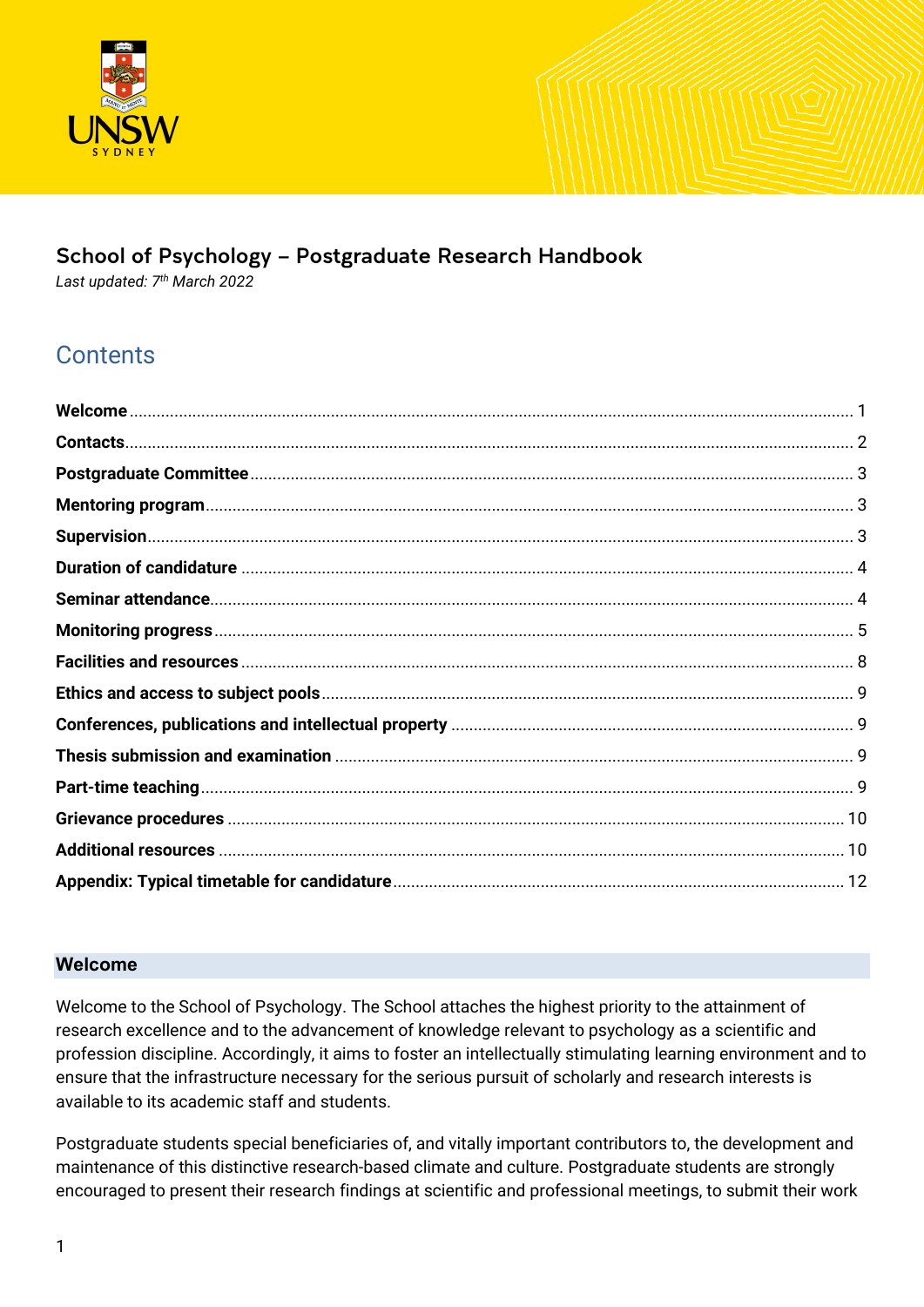for review and publication in refereed journals of international stature and, more generally, to see themselves as active participants in the psychological research community. The School's goal is to ensure that, on completion of their degrees, students are capable of carrying out high quality research on questions of genuine significance and thus fully prepare to contribute to the advancement of knowledge within the discipline.

#### <span id="page-1-0"></span>**Contacts**

#### **Procedural matters and grievances:**

Prof Mike Le Pelley **A/Prof Bronwyn Graham** Mathews 1003 Mathews 1302 Email: [m.lepelley@unsw.edu.au](mailto:m.lepelley@unsw.edu.au) Email: [bgraham@psy.unsw.edu.au](mailto:bgraham@psy.unsw.edu.au)

Postgraduate Research Coordinator Postgraduate Research Coordinator

For issues regarding scholarships, induction, the first-year Research Plan, or Confirmation of Candidature, please contact Bronwyn Graham. For issues regarding thesis submission or examination, please contact Mike Le Pelley. For issues regarding ongoing candidature, please contact either Postgraduate Coordinator.

Emmalee Taylor **Andrea Walisser** Administrative Officer (Postgraduate Support) Candidature Management Officer, Science Mathews 1506 Level 2, Rupert Myers Building (South Wing) Phone: 53236 Email: [science.grs@unsw.edu.au](mailto:science.grs@unsw.edu.au) Email: [e.taylor@unsw.edu.au](mailto:e.taylor@unsw.edu.au)

John Bolzan Jonathan Solomon Senior Technical Officer Senior Technical Officer Mathews 138 Mathews 138 Phone: 53022 Phone: 53139

#### **Part-time teaching arrangements: General Administrative Matters:**

Socrates Mantalaba **Linda Camilleri** School Manager **Project Administrator** Project Administrator Mathews 1508 Mathews Level 16 Phone: 53028 **Phone: 53034** Email: [s.mantalaba@unsw.edu.au](mailto:s.mantalaba@unsw.edu.au) Email: [l.camilleri@unsw.edu.au](mailto:l.camilleri@unsw.edu.au)

#### **School Grievance Officer:**

Prof Peter Lovibond Mathews 914 Email: [p.lovibond@unsw.edu.au](mailto:p.lovibond@unsw.edu.au)

#### **Enrolment: Candidature issues or variations:**

#### **Desk allocation: Psychology computer account & mailing lists:**

Email: [jbolzan@unsw.edu.au](mailto:jbolzan@unsw.edu.au) Charles Email: [j.solomon@unsw.edu.au](mailto:j.solomon@unsw.edu.au)

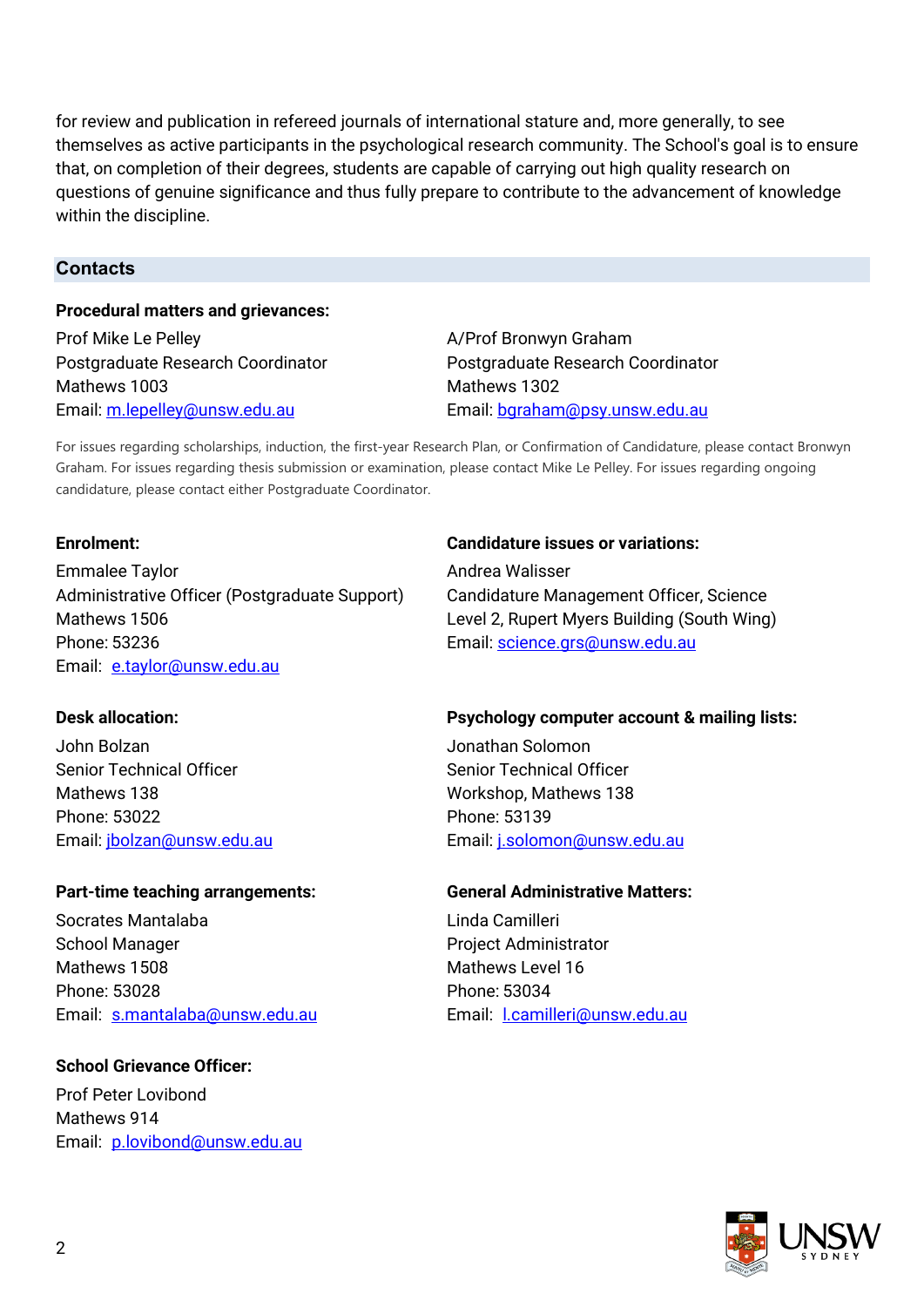#### <span id="page-2-0"></span>**Postgraduate Committee**

There is a School Postgraduate Committee that consists of the Head of School, and the two Postgraduate Coordinators, Mike Le Pelley and Bronwyn Graham. The function of this Committee is to monitor student progress, respond to specific individual problems, and make decisions about general procedures and policy.

#### <span id="page-2-1"></span>**Mentoring program**

The School of Psychology offers a mentoring program for its PhD students. The aim of the program is to guide and support PhD students through the challenges of higher degree research and building a research career. The mentors are early and midcareer researchers (EMCRs) in the School who have recently completed their PhD and often have a lot of wisdom to share. The second aim of the program is to provide opportunities for students to build connections with other researchers in the School. As such PhD students are typically matched with a mentor outside their immediate area of research to broaden the student's network.

The format of the mentoring program is loosely structured around a monthly meeting schedule and a peer mentoring manual to guide these meetings. The manual covers key topics of concern for students – including time management, networking, motivation, difficult conversations and career pathways. Ultimately, these meetings are designed to be flexible and student-led. Typically, meetings take place on campus or over a coffee but can also take place remotely over Teams or Zoom. Sometimes a mentor will be paired with more than one student, and so meetings could take place in a group. The mentoring program also hosts Q&A or seminars on topics of interest to HDR students throughout the year.

An open call is made to HDR students and EMCRs at the beginning of every academic year to invite new students and mentors to the program and to gauge if existing participants wish to continue in the program. If you have any questions or would like to express your interest in the mentoring program, please contact the program coordinator Belinda Liddell, [b.liddell@unsw.edu.au.](mailto:b.liddell@unsw.edu.au)

#### <span id="page-2-2"></span>**Supervision**

The relationship that a PhD student forms with their supervisor is one of the most important that they will have, not only during the period of their candidature but also in the years that follow. The quality of the research that is undertaken towards the PhD may well depend in part on the quality of this relationship. The intellectual satisfaction that is gained from the experience of doing this research is likely to be a reflection to some extent of the student-supervisor relationship as well. To be effective, such relationships need to be cultivated by both the supervisor and the student. Good research student supervision is a priority for the academic staff in this School.

As stated in the UNSW [Higher Degree Research Supervision Guidelines,](https://www.gs.unsw.edu.au/policy/hdrsupervisionguide.html) it may be helpful to reach an agreement with your supervisor on such things as regularity of meetings (e.g., at least one formal meeting per month), deadlines for written work, the resources available to be used in your research, and any parttime work that you may undertake during your candidature). During any formally scheduled meetings, some students and supervisors find it useful to take notes regarding their committed undertakings prior to the next meeting.

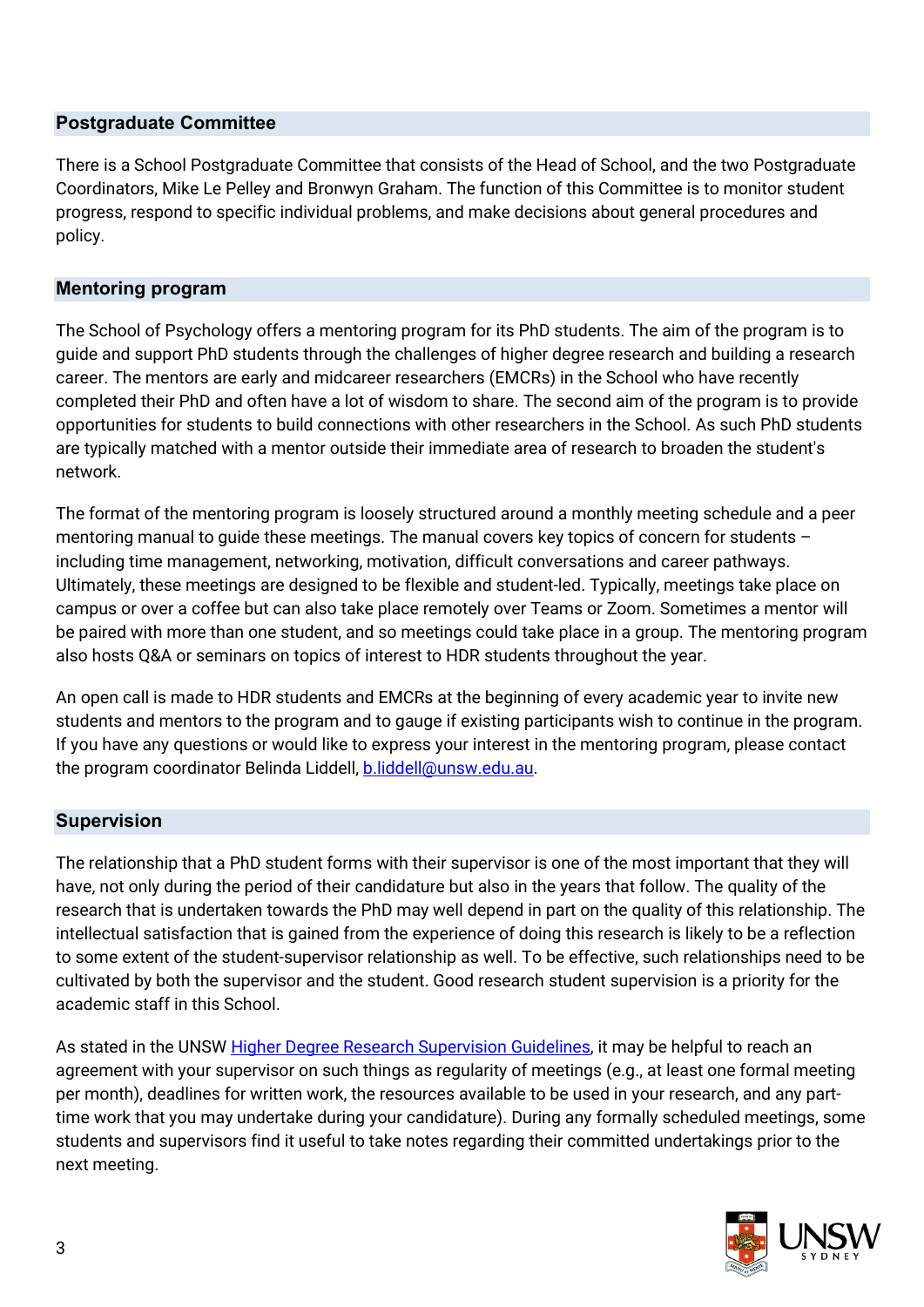The role of the co-supervisor varies widely from person to person. In some cases, the co- supervisor might provide on-going advice on aspects of the research, while in other cases the co- supervisor might only be involved to the extent of being a formal reviewer of the Research Plan. In the absence of the supervisor for any lengthy period, the co- supervisor might take on a greater involvement during that time.

# <span id="page-3-0"></span>**Duration of candidature**

The expected duration of the PhD is 3.5 years and the MSc 2 years. Note that the University may be compelled to withdraw the student's place if the candidature exceeds four years for PhD and three years for MSc. To maintain their enrolment under these circumstances, students may be required to pay full fees.

#### <span id="page-3-1"></span>**Seminar attendance**

To contribute to your training as researchers, attendance at the following is required for all postgraduate research students. **Note that failure to attend these seminars on a regular basis will result in a suspension of your student research account.**

#### **School Colloquium**

These presentations of research by visiting and local scholars are held weekly during session (schedules and venues are announced by email at the start of each session, and a timetable should be available on the 'Research' page of the School of Psychology website). Colloquia are a very important way in which you can learn about research in Psychology, not just in your own area of interest but in a wide range of topics. They are often a useful way to pick up information about aspects of psychology that you would never otherwise come across. In addition, it can be instructive to see how other people go about presenting their research: You can learn much about the "do's and don'ts" of how to communicate to an audience. Finally, the question period is a useful time for you to ask questions of the speaker and you are certainly encouraged to do so. As frightening as it might seem at first, the skill of asking questions is something that is worth developing, and the colloquium is an ideal forum in which to do this.

# **Postgraduate Student Seminar**

A meeting of research students is held each Tuesday during session (meetings are currently held online, starting at 1pm; a schedule will be provided). The main aim of these seminars is to provide a forum for the presentation and discussion of research being conducted by postgraduate students in the School. These seminars are an excellent opportunity for you to find out more about the excellent research being conducted by HDR students in the School, and provide a chance for students to gain experience of presenting their research to a wider audience. Students are expected to give TWO presentations during their candidature (see Monitoring Progress below).

It is expected that all students will consistently attend the School Colloquium and Postgraduate Student Seminars throughout their candidature. Remedial action may be taken if attendance is not satisfactory. Students are also very much encouraged to attend colloquia even in the later stages of their candidature. These seminars are intended to be interactive: you are strongly encouraged to ask questions of the speaker – both because it is a useful skill for you to develop, but also because it might help the speaker think about aspects of their research in a new way.

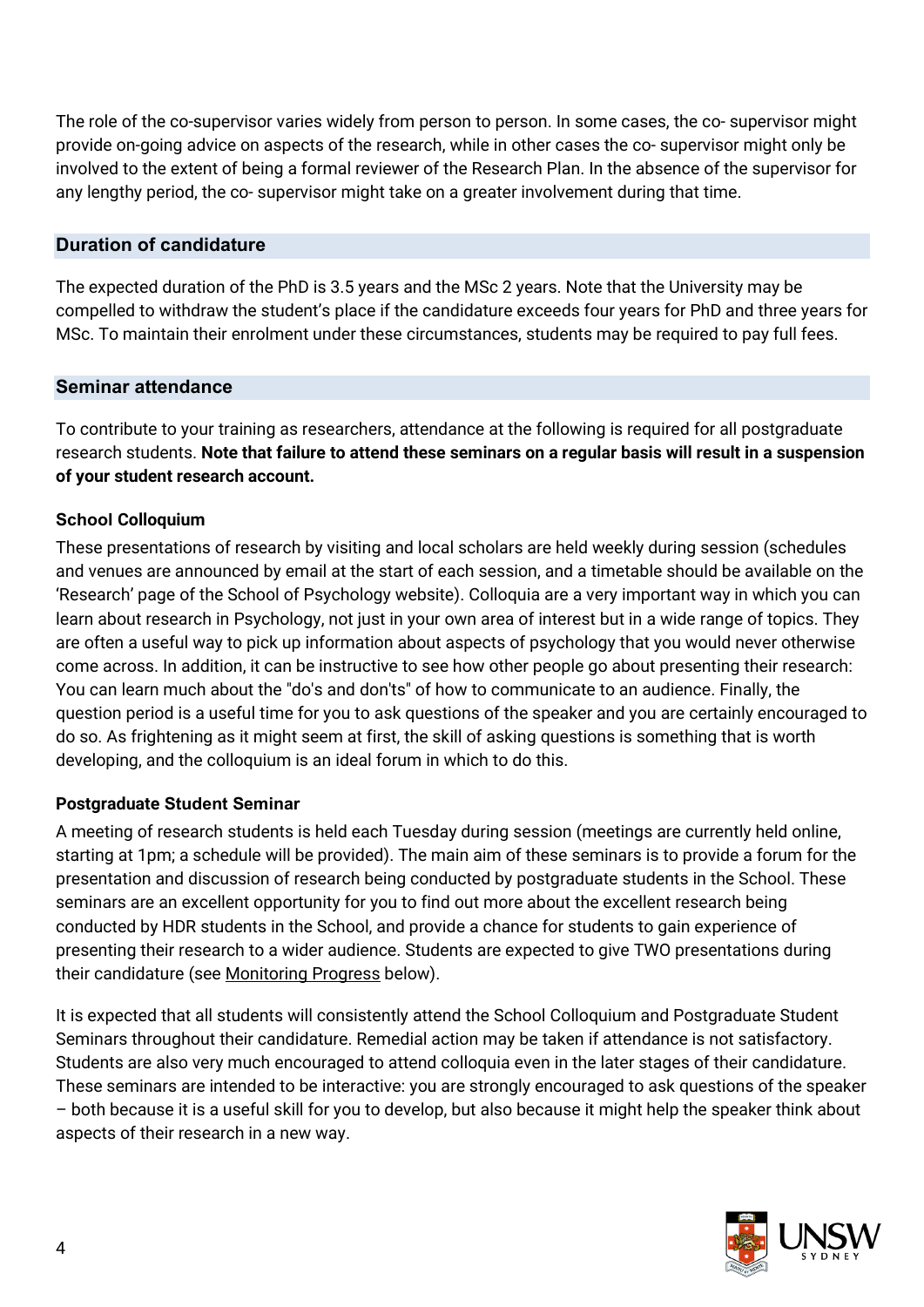Additional course requirements may be specified for some students in order to fill significant gaps in their preparation for postgraduate research in psychology. In most cases these will be determined at the time of admission, but further prescriptions may be indicated by the Postgraduate Committee where necessary. A student whose thesis is in the area of clinical or forensic psychology may be permitted to take relevant Masters courses under certain conditions with the consent of their supervisor, the Postgraduate Committee, and the relevant Masters Committee. Any arrangement of this nature can only be approved, however, if it is clear that it will not significantly hinder the student's rate of progress in their research program.

# <span id="page-4-0"></span>**Monitoring progress**

Continued enrolment of all HDR candidates is subject to satisfactory progress being made, as assessed in accordance with University procedures. These requirements are outlined below.

# **1. Research Integrity Training**

All new HDR candidates are required to complete UNSW Research Integrity training during their first year of candidature. You should be automatically enrolled in this course on Moodle. If you have any questions, then either email a Postgraduate Coordinator, or your [Candidature Management Officer](mailto:grs.science@unsw.edu.au) directly. You can find out more information on this training module [here.](https://research.unsw.edu.au/supervisors-and-higher-degree-researchers-online-research-integrity-training)

# **2. Thesis Research Plan**

All students are required to submit a Research Plan of approximately 4,000 words **(and no more than 4,500 words)** for consideration by the Postgraduate Committee. This Research Plan will be reviewed a panel typically made up of your co-supervisor and one other member of academic staff.

You are expected to submit your Research Plan **by the end of your second term**. If you find you are having difficulties meeting this deadline, make sure that your supervisor and the Postgraduate Coordinator are aware of the problems so that progress can be expedited. It is important that you discuss the content of your Research Plan with your supervisor who will need to approve the final written version before submission. It may also be useful to consult with your co-supervisor, who will typically be one of the formal reviewers of the Research Plan.

# **Your Research Plan should be submitted in** *electronic copy only* **to Linda Camilleri, copying in one of the Postgraduate Coordinators (Mike Le Pelley).**

The Research Plan should contain the following headings and information:

# a. Aims, Significance, and Background

This section should clearly state the aims of the research and what significant contribution to knowledge can be expected from it. It should include a brief review of the literature on the theoretical and empirical issues relevant to the proposed research.

# b. Research Plan

This section should include: (1) a description of the methods and techniques to be used, (2) an outline of at least one of the proposed experiments/studies, (3) a timeline (at least until the end of the first year) for the completion of activities/experiments, and, if relevant, (4) a brief consideration of any ethical issues raised by the research, and how you propose to deal with them.

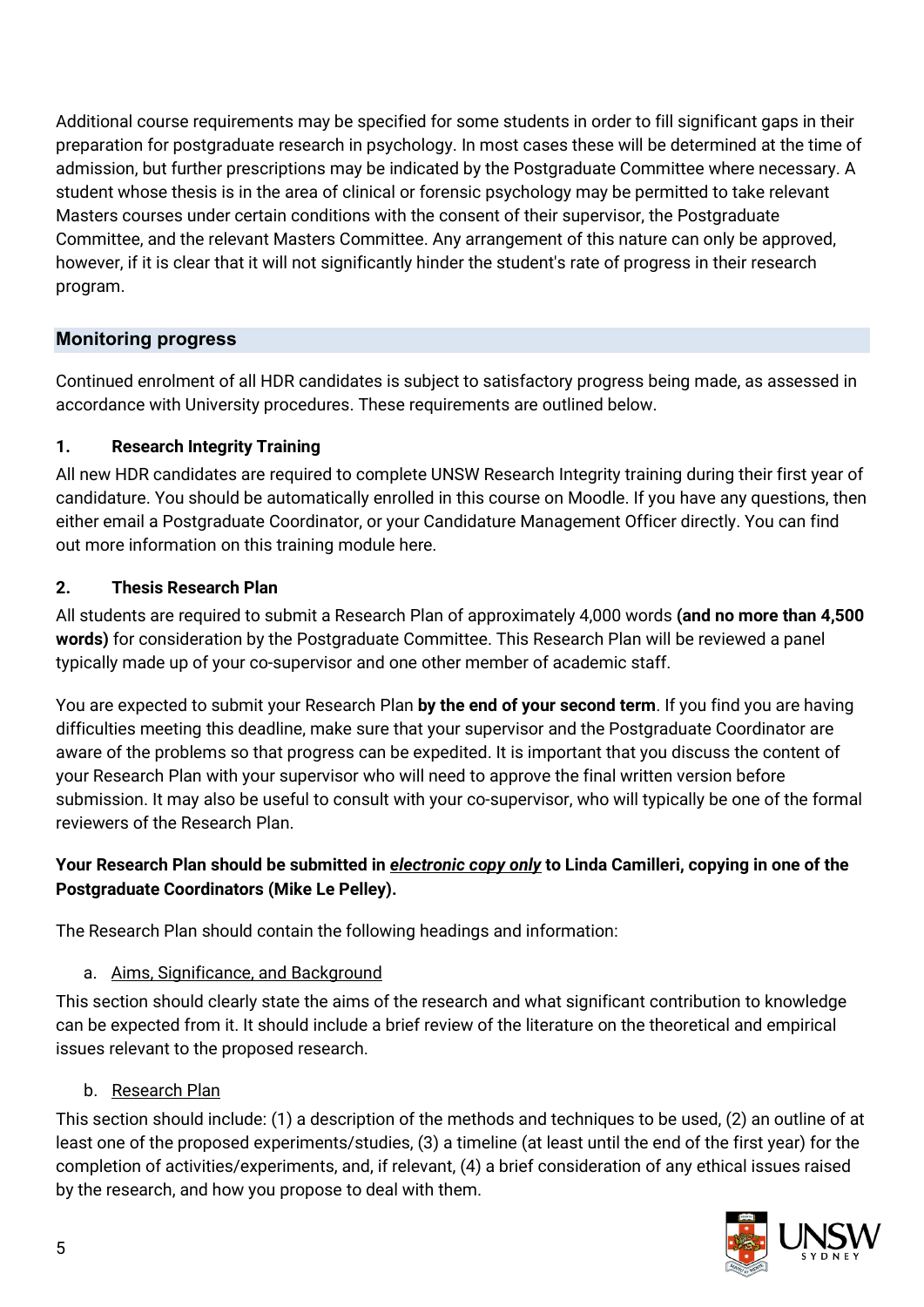The Research Plan should provide sufficient information on the specific issues and methodological details to enable reviewers (who are broadly familiar with the area in which you are working) to evaluate the significance and effectiveness of the studies planned. If you wish (and particularly if explicitly suggested by your supervisor), you may submit a more extensive literature review to the Committee either prior to, or at the same time as, the Research Plan. Although the Committee and panel reviewers would not be required to examine such a document, it may be useful for reviewers to consult if they require more detail on theoretical background etc. Such an extensive review will also, of course, be helpful when you later come to write up your thesis.

Candidates will convene a panel meeting to be held approximately four weeks after the submission of the Research Plan. The panel will consist of the primary supervisor and the two reviewers of the Research Plan. That meeting will provide an opportunity for the candidate to obtain helpful and perhaps critical comments and suggestions from independent sources. At the conclusion of that meeting, the candidate and supervisor will complete a "PhD Research Plan Review Form" outlining issues that were raised in the panel meeting: any major areas of concern, or other suggested improvements that could be made to the plan. The candidate, supervisor, and panel members will sign the form acknowledging its contents. **Any major issues that are noted will need to be addressed before candidature can be confirmed: this will typically require revision of the Research Plan, which should be re-submitted (along with a copy of the preceding PhD Research Plan Review Form) to Linda Camilleri and the Postgraduate Coordinator.**

It will typically take around 6 weeks from the time of submission for this process to be completed (panel meeting scheduled and held; report written; any required revisions made; final Research Plan approved). This is why we request that the Research Plan is submitted by the end of your second term of full-time candidature.

Further information regarding guidelines for the Research Plan can be obtained from your supervisor or the Postgraduate Coordinator, but see also the UNS[W Higher Degree Research Supervision Guidelines](https://www.gs.unsw.edu.au/policy/hdrsupervisionguide.html) for the rationale for progress reviews, and the importance of developing an appreciation of constructive criticism.

# **3. Oral Presentation of Research Plan**

You are required, between your second and fourth term of enrolment, to present a summary of your proposed research at one of the weekly Postgraduate Seminars. This is required so that you may gain experience in preparing and presenting your work before your peers and so that your fellow students are informed about your work. This 'proposal talk' should be around 15-20 mins in duration (and no more than 20 mins).

# **4. Mid-Candidature Presentation**

At some point later in the candidature period (typically between your sixth and eighth term of full-time equivalent enrolment), you will be expected to present a longer and more extensive oral summary of your research at the Postgraduate Seminar. (For Combined students, this presentation is scheduled later in their candidature.) This mid-candidature presentation should be around 45 mins in duration (and no more than 50 mins).

# **5. Annual Progress Review (APR)**

At the end of each year of full-time equivalent enrolment, the University requires every postgraduate research student to complete an APR; this review allows the Postgraduate Committee to assess whether

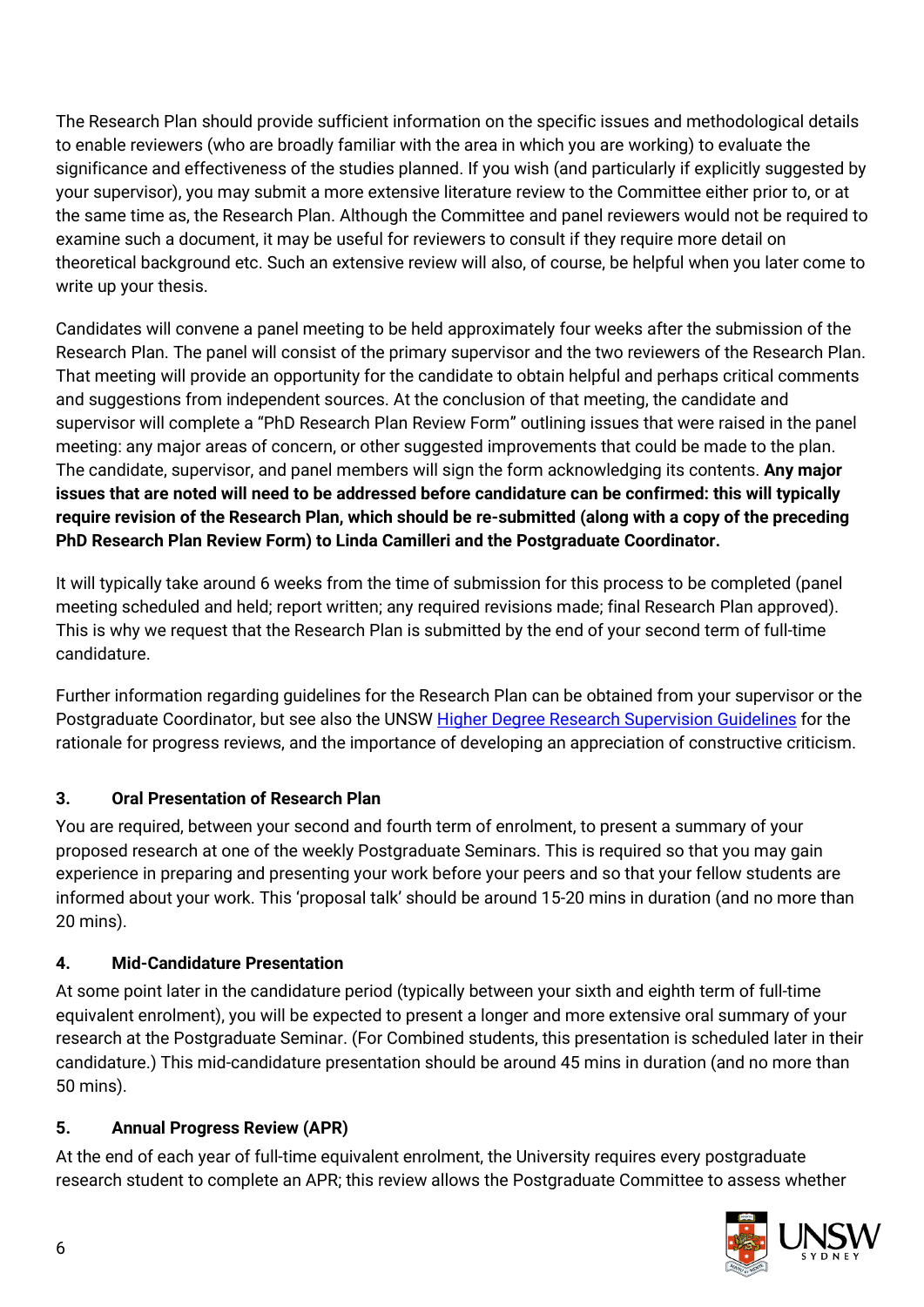your progress has been satisfactory, and provides you with an opportunity to formally alert the Committee to any problems that you have experienced or delays that have interfered with your progress. During the APR process, you will be asked to itemise your achievements for the year and the milestones aimed for by the next year's review. Your supervisor will also complete a short report on your progress, and will typically accompany you to the Progress Review meeting at which you will discuss your progress with a Review Panel. The APR will then be evaluated by the Postgraduate Committee to confirm whether progress has been satisfactory or not. If progress is not considered satisfactory, steps will be taken to try to get the project back on track. This may include suspension of part-time teaching and/or research assistance, and a break from coursework if in the Combined PhD/MPsychol program. Note that if the Postgraduate Committee finds that progress is unsatisfactory it may recommend to the Faculty Higher Degree Committee the suspension, cancellation or transfer (e.g., from PhD to MSc) of the student's enrolment.

The enrolment of all candidates in the PhD degree is subject to confirmation. Satisfactory progress, as assessed in accordance with the University procedures for confirmation of candidature between six and twelve months after enrolment, is required in order for the candidature to be confirmed The APR at the end of your first year of (full-time-equivalent) candidature will be the **Confirmation of Candidature** review, at which you will be required to demonstrate that you have made satisfactory progress to date, and that you have completed: Research Integrity Training (see point 1 above); the Thesis Research Plan process (see point 2 above); and have attended the UNSW HDR Welcome and Orientation event (hosted by the Graduate Research School).

The Confirmation of Candidature review need not be at all extensive if your Research Plan has been accepted. However, the APR from the end of second year and beyond should be more extensive, being the only opportunity to provide a written report on what you have achieved. This report, and the proposed milestones, should prove helpful to you in moving toward a timely and successful completion of your research thesis.

**SETTING MILESTONES:** In each APR, your progress will be assessed against milestones that should have been achieved if you are making satisfactory progress in your candidature. These milestones must be realistic; if a milestone is *not* achieved that may be taken as cause for concern that your candidature will not be completed in a timely fashion (i.e., thesis submission within four years from enrolment), so milestones should be set with this in mind.

*You should arrange a meeting with your supervisor at the end of your first term of full-time candidature to develop a set of 1-3 milestones against which progress will be assessed in the Confirmation of Candidature review.* This set of milestones should be emailed to the Postgraduate Coordinators.

# **6. Data Management Plan**

If you will collect data of any sort, then you'll need a plan for storing the data. The University provides an online portal, [ResData,](https://resdata.unsw.edu.au/pages/authenticate.faces) which helps formulate a data management plan, and provides a place for storage. Your supervisor likely has an existing method for storing and managing data, and so you should discuss this with them. For detailed guidelines on what is required when it comes to data management, then please go [here.](https://research.unsw.edu.au/research-data-management)

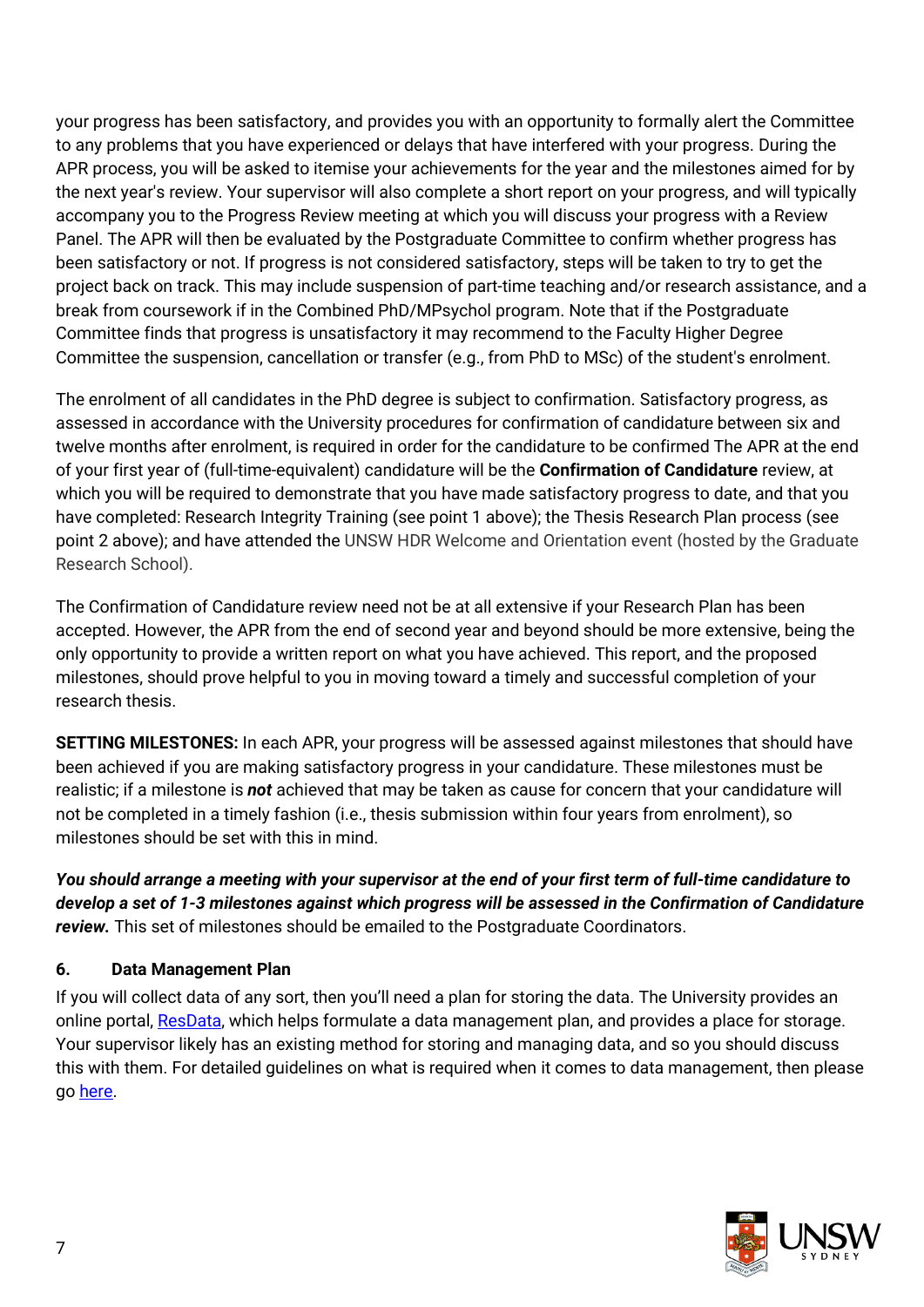#### <span id="page-7-0"></span>**Facilities and resources**

All **full-time** research students are provided with desk space and secure storage. Early in your candidature, you will probably share an office or lab space with one or more other students, though later in your candidature (at the writing-up stage) an attempt can be made to find you more private space. Note that if you exceed 16 full-time terms of enrolment (eight terms for MSc students), you will need to put in a request to the Postgraduate Coordinator to keep your desk-space. Additionally, **once you submit your thesis you will need to vacate your desk**. However, if further work is required on the thesis after examination, or if you want to use the post-submission period to work on papers, job applications, etc, then desk space and computing facilities for this purpose should be arranged through the Technical Support Unit (TSU, located in Mathews 138). Once the thesis has been accepted, however, the School can no longer provide such facilities.

A pigeonhole is provided for incoming mail (in Mathews 1511), and correspondence related to your work can be posted using the mail bag located in the same room. You may request stationery items through the Project Administrator (Mathews Level 16), however specific expensive items must be paid for from your research account (see below).

The School will also attempt to provide each postgraduate research student with their own computer and access to computing facilities, including free access to the local area network printers, campus network services, and to the internet. Access to telephones is considered essential only for research-related activities such as contacting potential research participants. It is the supervisor's responsibility to provide such access. Any additional, expensive items must be charged to your research account.

Student Research Accounts: The School will provide a total of \$4,000 for your PhD candidature<sup>[1](#page-7-1)</sup> to be spent on research costs, including travel and conference/workshop registration. If you have research needs beyond these funds, you should discuss them with your supervisor who may be able to contribute from the funds that they receive for postgraduate student infrastructure, or to support a request for funds from the Head of School. In general, you will gain access to these funds after you have had your confirmation of candidature meeting, though exceptions can be made in extreme circumstances.

Conference Travel Support: In addition, the University operates a Postgraduate Student Research Support Scheme which provides successful applicants with a flat rate of \$2,600 to support costs for conference attendance. The scheme is administered via the Graduate Research School and information is available [here.](https://research.unsw.edu.au/scholarships-and-financial-support)

**Please note that access to Conference Travel Support is currently limited due to the ongoing COVID-19 pandemic. This situation is evolving, and the Postgraduate Committee will keep you updated with regard to changes in access to research and travel funds.**

Top-up Scholarship Funding for Combined PhD/Masters students: For students taking the Combined PhD/Masters courses (programs 1404 and 1405) the School of Psychology funds top-up scholarships to cover the 6-month period from 3.5 years to 4 years of candidature. To access this funding, please email the

<span id="page-7-1"></span><sup>1</sup> Scientia Scholarship students will instead receive \$1,000 of research costs funded by the School, to supplement the research funding from the University per the terms of their scholarship.



-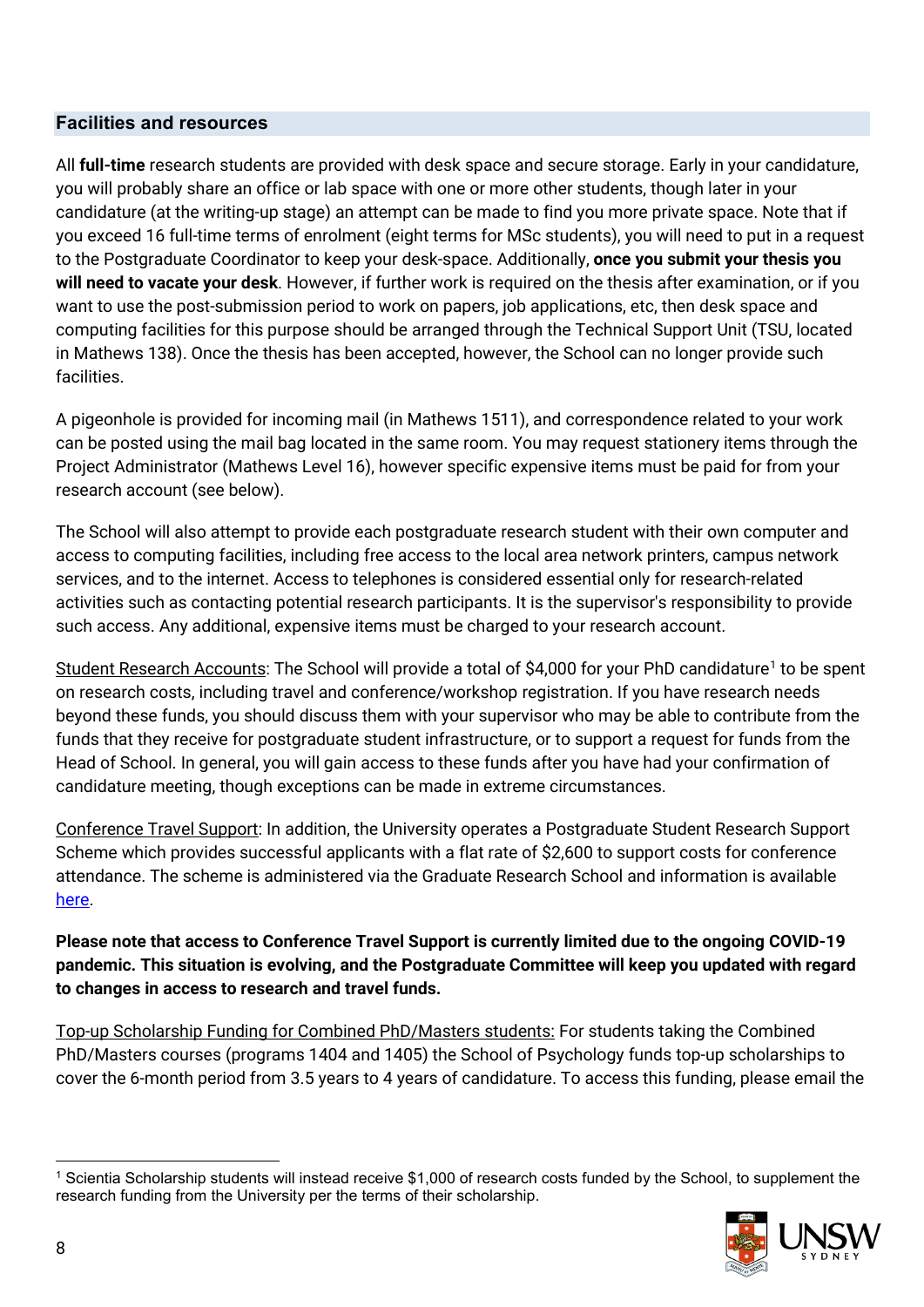Postgraduate Coordinators 2-3 months before your initial 3.5-year scholarship is due to expire and you will be provided with the appropriate forms to complete.

Photocopying: Photocopying can be done on the School photocopiers in Mathews 1511 and 1010.

# <span id="page-8-0"></span>**Ethics and access to subject pools**

Before beginning your research, you must have the relevant ethical approval to undertake such research. It is the responsibility of the supervisor to ensure that such approval is obtained, but of course it is your responsibility to undertake research in an ethical manner. Please note, however, that ethical approval is not automatic, and can sometimes take months to process.

First-year psychology students participate in research for course credit. It should be noted that the "peak" times for such participation are at the beginning of each term; at other times, participation rates can be frustratingly low. Please note that there are strict guidelines for accessing this subject pool and your ethics approval is predicated upon observation of these. Forms can be downloaded [here.](http://www.psy.unsw.edu.au/research/research-resources)

# <span id="page-8-1"></span>**Conferences, publications and intellectual property**

During the course of your research, you should try to write up papers for publication. Apart from the benefit for your later career, such papers can help you in developing your ideas. In addition, the feedback you will receive from the journal editor and reviewers may help in subsequent studies and in writing up the thesis. Presentations at conferences are also beneficial because they afford expert feedback on concepts and assist in discerning current trends in the field of interest. In normal circumstances it is expected that the candidate will be the first author on publications based directly on their thesis. If there are patent issues relevant to your research, then you and your supervisor should discuss these with reference to the relevant sections of the [Intellectual Property Policy.](https://www.gs.unsw.edu.au/policy/ippolicy.html)

# <span id="page-8-2"></span>**Thesis submission and examination**

About 2 months before you intend to submit your thesis, you must lodge a Notification of Intention to Submit (NOITS) with the Graduate Research School. For more information go [here.](https://research.unsw.edu.au/before-thesis-submission) After lodging your NOITS, the Postgraduate Coordinator will request from your supervisor a list of nominated examiners. You may discuss possible thesis examiners with your supervisor. In particular, you may alert your supervisor to anybody who would not be an appropriate examiner and give your reasons. You should not contact potential examiners – this is the responsibility of the supervisor. The final decision regarding examiners is made by the Faculty Higher Degree Committee and their identity cannot be revealed until after receipt of their reports by the University, and then only with their consent. After lodging your NOITS, you will be sent information regarding the format, binding, and method of submission for your thesis.

# <span id="page-8-3"></span>**Part-time teaching**

Full-time students may be able to do up to six hours per week of undergraduate teaching (usually tutoring). If available, this opportunity should provide valuable experience as an instructor in psychology as well as benefits of a financial nature. However, teaching (and other part-time work) should be viewed as an activity undertaken in addition to full-time study, and should not interfere with progress toward completion of your

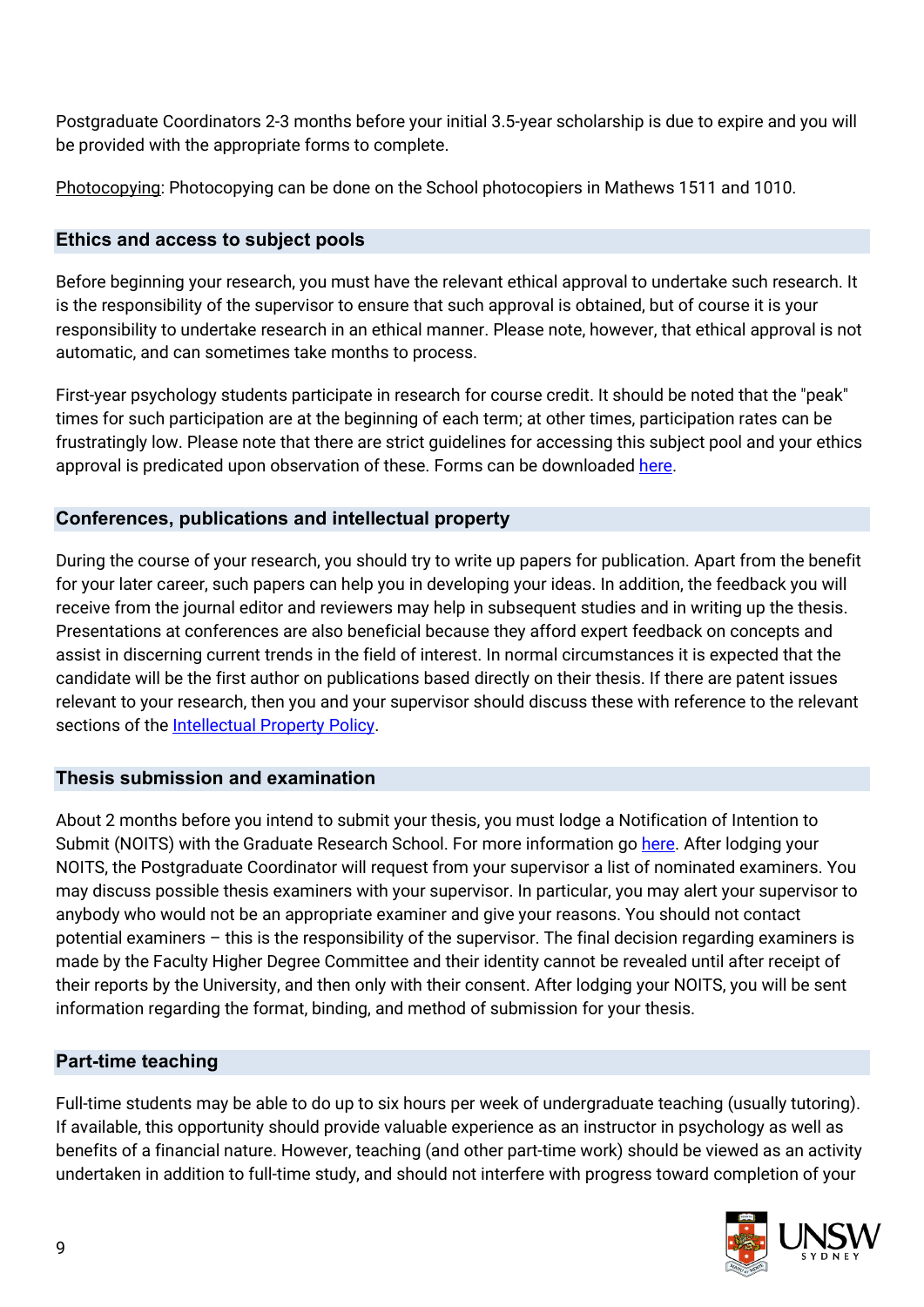research program. You should discuss whether or not part-time teaching would be advisable with your supervisor who will make a recommendation to the Head of School. Limits may be placed on teaching opportunities, particularly for students in the first year of their candidature and for students in a Combined degree.

#### <span id="page-9-0"></span>**Grievance procedures**

If in the course of your candidature you feel that you are being unfairly treated or have any particular concerns, you should first consult your supervisor. If there is a breakdown in the relationship with your supervisor, you should approach the Head of School, a Postgraduate Coordinator, or the School Grievance Officer, Prof Peter Lovibond [\(p.lovibond@unsw.edu.au\)](mailto:p.lovibond@unsw.edu.au).

Note that the School has a postgraduate representative who may participate in staff meetings. Through your representative, you can convey to academic staff any concerns that you may wish to keep anonymous.

If you would prefer to obtain confidential advice independent of the School or Faculty, you can:

- Contact your [Candidature Management Officer,](https://research.unsw.edu.au/graduate-research-school-contacts) or the Research Candidature Manager
- Contact legal advocacy services at **Arc**
- Consult the:
	- o Studen[t Complaints and Appeals](https://student.unsw.edu.au/complaint) website
	- o Studen[t Code of Conduct](https://www.gs.unsw.edu.au/policy/studentcodepolicy.html)
	- o Studen[t Complaint Procedure](https://www.gs.unsw.edu.au/policy/studentcomplaintproc.html)

#### <span id="page-9-1"></span>**Additional resources**

*Key Contacts* <https://research.unsw.edu.au/key-contacts>

# *Key Dates*

<https://research.unsw.edu.au/key-dates>

*Managing your Candidature* <https://research.unsw.edu.au/managing-your-candidature>

*Scholarships and Financial Support* <https://research.unsw.edu.au/scholarships-and-financial-support>

*HDR Counselling Resources* <https://student.unsw.edu.au/hdr/counselling>

*Forms, Procedures and Policies for Research Candidates* <https://research.unsw.edu.au/forms-procedures-and-policies-research-candidates>

*Thesis* <https://research.unsw.edu.au/thesis>

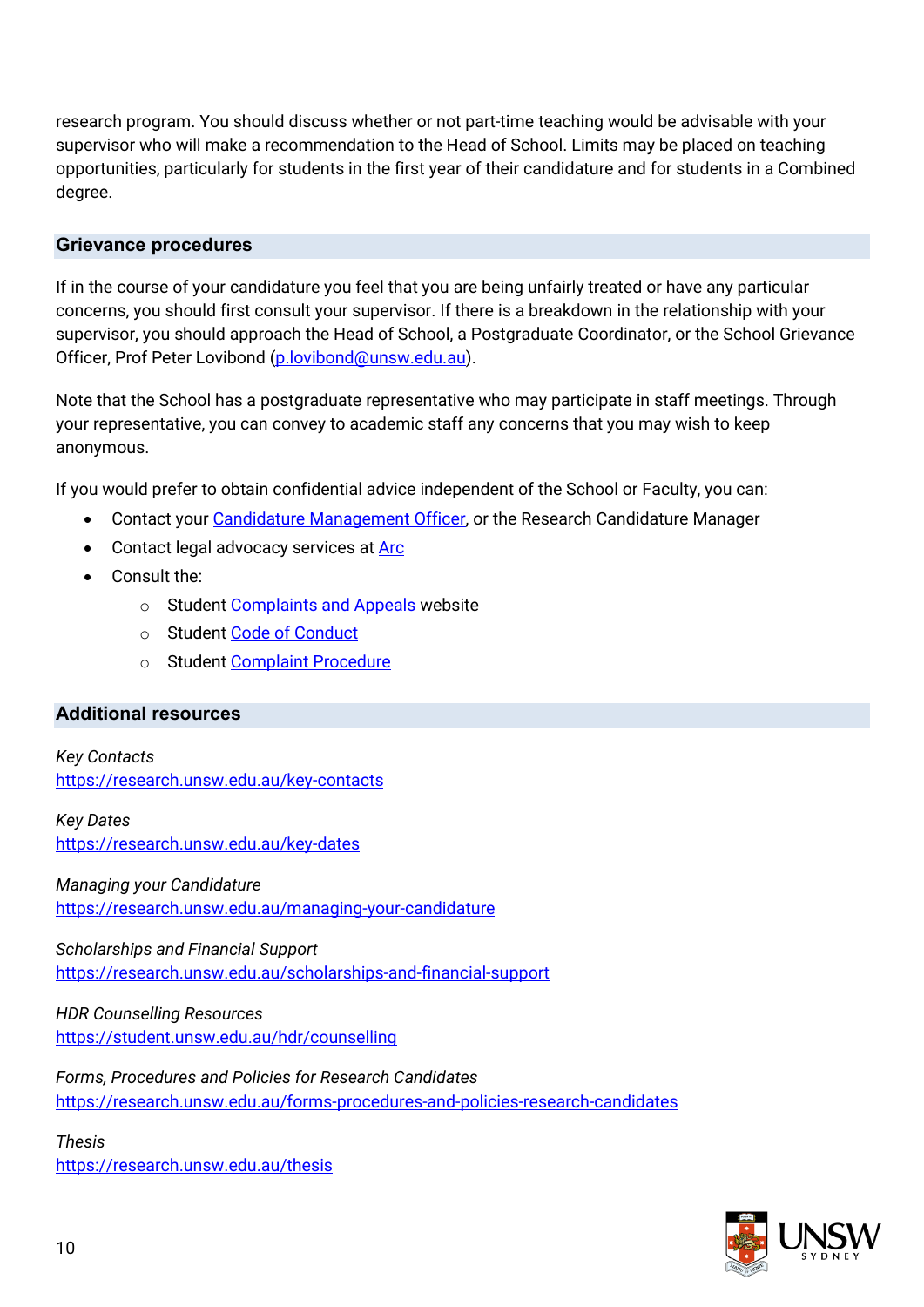The information contained in this guide is correct as at the date noted on the first page. Prospective students should contact UNSW to confirm admission requirements and availability of programs. UNSW reserves the right to change any programs, admission requirement or other information herein without any prior notice. CRICOS Provider No. 000098G.